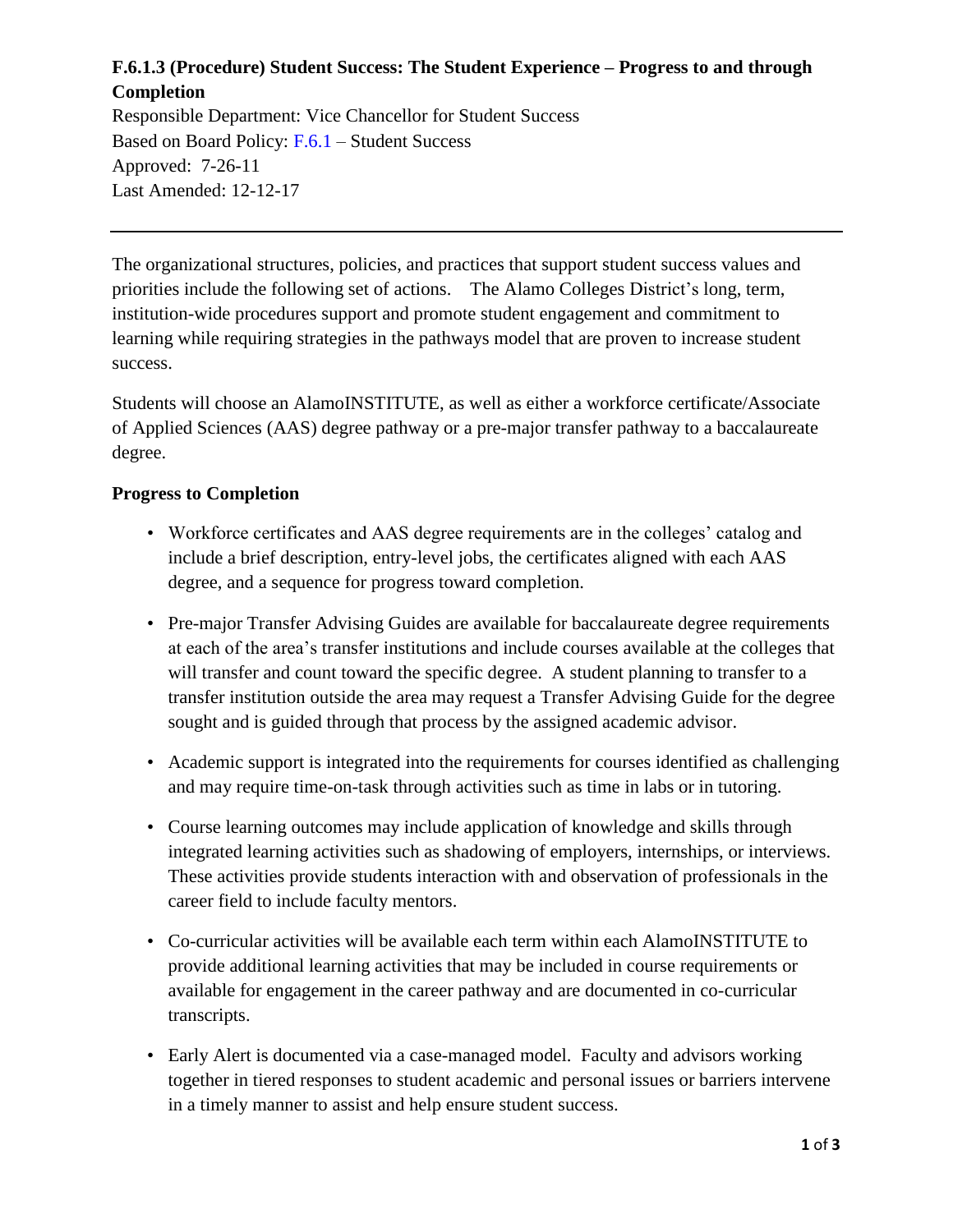# **F.6.1.3 (Procedure) Student Success: The Student Experience – Progress to and through Completion**

Responsible Department: Vice Chancellor for Student Success Based on Board Policy: [F.6.1](https://www.alamo.edu/siteassets/district/about-us/leadership/board-of-trustees/policies-pdfs/section-f/f.6.1-policy.pdf) – Student Success Approved: 7-26-11 Last Amended: 12-12-17

- Students will be in contact with their assigned advisor at specific touchpoints during progress to completion. The touchpoints include completion of 15-, 30-, and 42-semester hours. Students should contact their assigned advisor at any time they want to discuss progress toward meeting their goal.
- The intent is for each student to have the information required to make informed choices throughout their enrollment at the colleges. The Advising Guides are designed to provide students with skills and knowledge to progress toward their career goals, to maximize their time and minimize their costs while attending the colleges, and advance to employment or transfer to complete a bachelor's degree. Students may choose to change their intent and/or take classes outside the advising guides.
- Students should be able to see their demonstrated progress toward the student learning outcomes identified by the college.

#### **Completion of Goal**

- Certificate requirements range from 10 to 42 semester hours. Degrees, including the Associate of Arts, Associate of Science, Associate of Arts in Teaching, and the AAS Degree, require 60 semester hours. The 60-hours include completion of the Texas Core Curriculum and an additional 18 semester hours. A student may earn an associate's degree without completing the core if the Alamo Colleges District has an articulation agreement with the transfer institution and the student earns 60-hours required for the baccalaureate degree that includes the six hours of history and government required by the state.
- Students are encouraged to earn a degree before transferring. Small class size, engaging faculty members, and lower costs; along with results that indicate students with more earned hours before transfer are more likely to complete a degree, are reasons for taking the maximum hours in the Transfer Advising Guide.
- Students will be notified by the assigned advisor when they are close to completion and guided through to completion. Students will be automatically awarded the degree when it is earned unless they contact the college and request otherwise.
- Students who transfer before degree completion will be notified when they have completed the associate degree requirements at the transfer university. In response to requirements passed by the Texas Legislature, public universities in Texas share courses